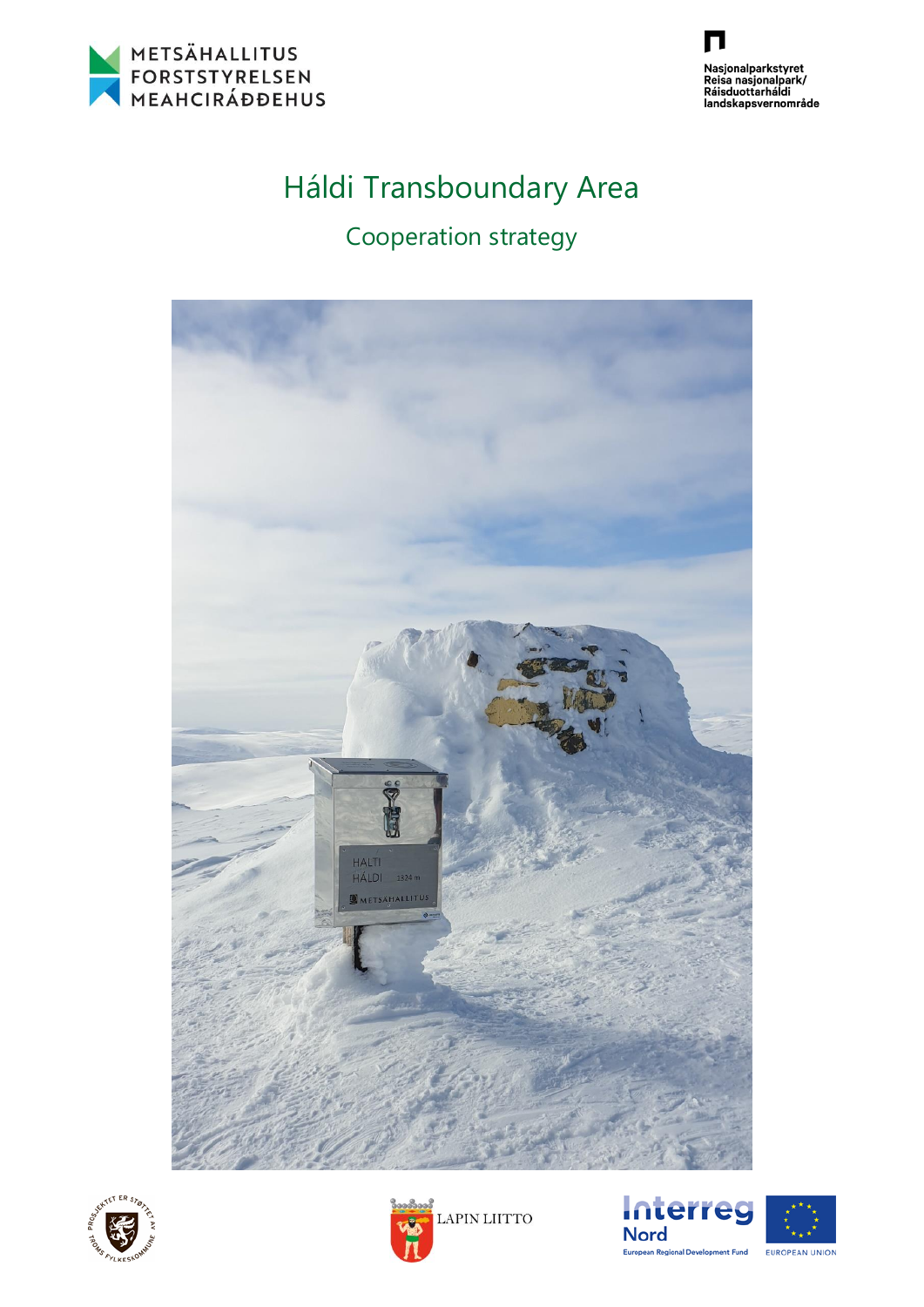## Contents

| $\mathbf{1}$ . |       |       |  |  |  |  |  |  |
|----------------|-------|-------|--|--|--|--|--|--|
| $\overline{c}$ |       |       |  |  |  |  |  |  |
| 3              |       |       |  |  |  |  |  |  |
| 4              |       |       |  |  |  |  |  |  |
| 5              |       |       |  |  |  |  |  |  |
|                | 5.1   |       |  |  |  |  |  |  |
|                | 5.2   |       |  |  |  |  |  |  |
|                | 5.3   |       |  |  |  |  |  |  |
|                | 5.4   |       |  |  |  |  |  |  |
|                | 5.5   |       |  |  |  |  |  |  |
| 6              |       |       |  |  |  |  |  |  |
|                | 6.1   |       |  |  |  |  |  |  |
|                |       | 6.1.1 |  |  |  |  |  |  |
|                | 6.1.2 |       |  |  |  |  |  |  |
|                | 6.2   |       |  |  |  |  |  |  |
|                |       | 6.2.1 |  |  |  |  |  |  |
|                |       | 6.2.2 |  |  |  |  |  |  |
|                |       | 6.2.3 |  |  |  |  |  |  |
|                |       | 6.2.4 |  |  |  |  |  |  |
|                | 6.2.5 |       |  |  |  |  |  |  |
|                | 6.3   |       |  |  |  |  |  |  |
|                | 6.4   |       |  |  |  |  |  |  |
|                |       |       |  |  |  |  |  |  |
|                |       |       |  |  |  |  |  |  |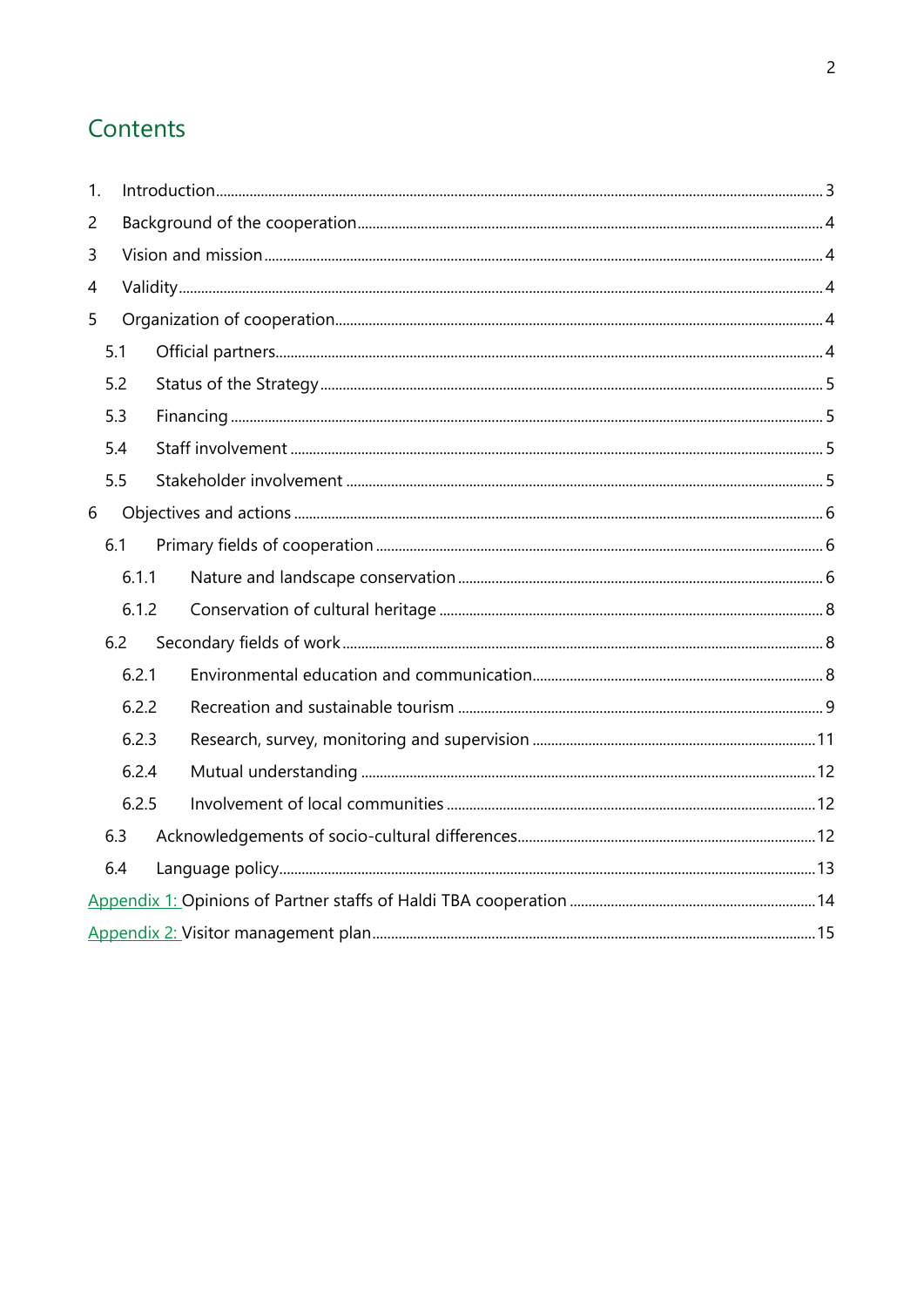## <span id="page-2-0"></span>1. Introduction

The subarctic mountain and plateau area around Háldi fells is divided between Finland and Norway. The large wilderness area has high natural and cultural values as the most arctic area in the continental Europe with natural watercourses, alpine tundra, mountain birch forests, calcareous bedrock, with native flora and fauna. The whole area belongs to the Sami homeland with extensive reindeer husbandry on both sides of the border. It is also popular destination for outdoor recreation, especially on Finnish side, with long tradition of hiking to the highest point of the country. Finland and Norway share the same rights of free access, and the border is possible to cross anywhere, with certain restrictions.

Because of these values, several protected areas have been established on both sides of the border. Their regulations are quite similar, but administration and management regimes are different. Because of common challenges in management, need of closer cooperation is recognized on both sides. Europarc Transboundary Area (TBA) has been chosen as a tool to organize permanent cooperation, because of good experiences from existing TBA's. Extra funding from Interreg Nord programme has given resources to prepare plan and start implementation of necessary actions.

Official management plans are the main documents setting primary objectives in existing protected areas included in the Háldi TBA. The Management Plan of Käsivarsi Wilderness Area has been revised and confirmed by Ministry of Environment in 2020. A draft of the Management Plan of Reisa National Park and Ráisduottarháldi Landscape Conservation Area is in reviewing and confirmation process in state administration. They are made for a 10-year period. Revision of this Cooperation Strategy will be synchronized to these plans and their revision cycle.

More detailed description of the Háldi area is in the Core information document.

Definition of terms used in this Strategy:

#### **Transboundary Park**

A protected area that adjoins across or lies adjacent to international borders, e.g. Reisa National Park and Käsivarsi Wilderness Area.

#### **EUROPARC Transboundary Area**

Two or more protected areas awarded with the EUROPARC Transboundary Certificate, e.g. Háldi Transboundary Area (later Háldi TBA).

#### **EUROPARC Transboundary Area Certificate**

Certificate awarded by the EUROPARC Council to protected areas that have successfully undergone the evaluation process for transboundary cooperation and fulfill acceptable share of given criteria for transboundary cooperation in nature protection.

**Háldi region**: large geographic area surrounding the Háldi TBA in Finland and Norway, connected by nature, land use and recreational infrastructure.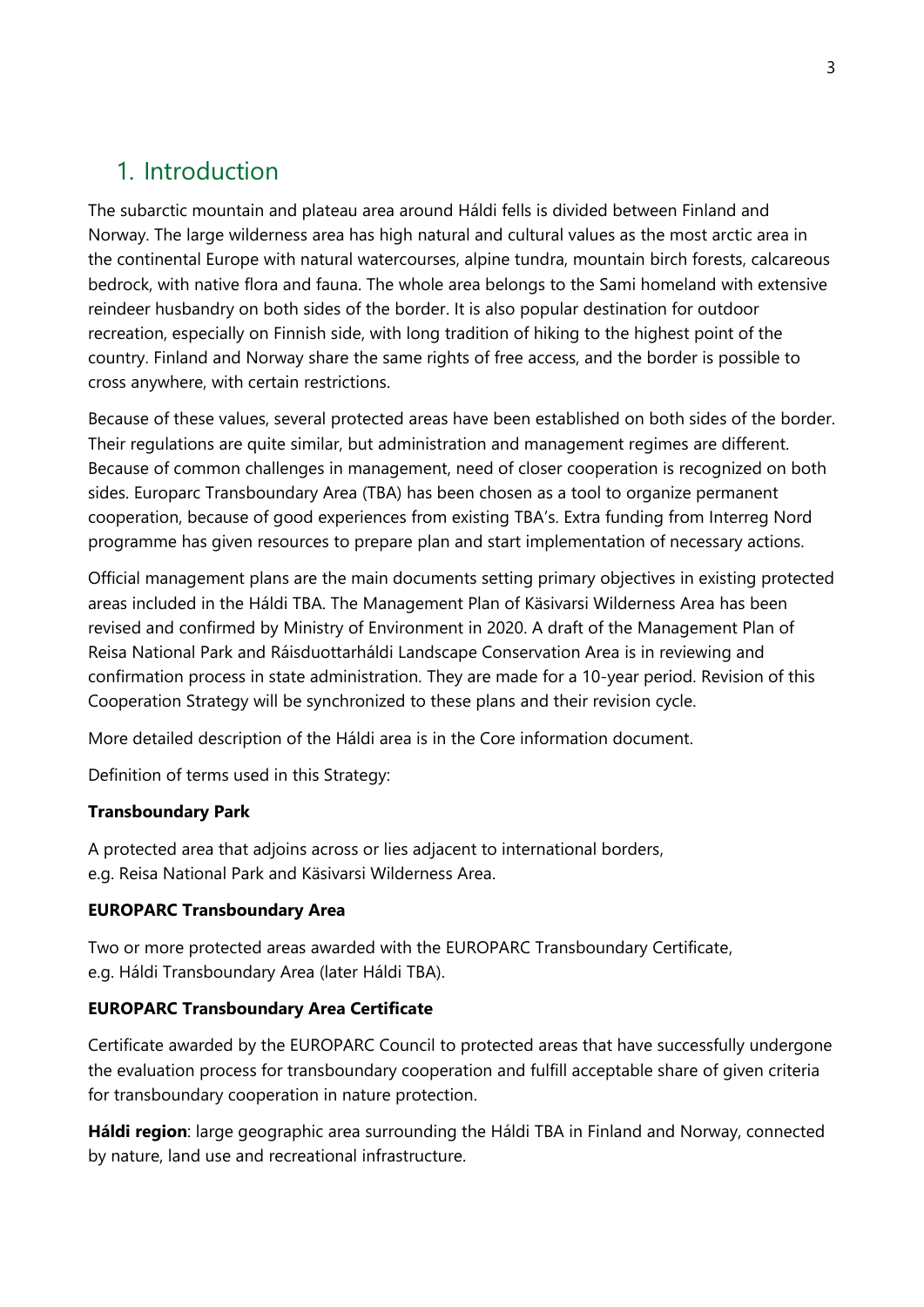## <span id="page-3-0"></span>2 Background of the cooperation

The cooperation started first in 2005 on informal level between local and regional managers. Based on contacts of staff, Metsähallitus, as the manager of protected areas in Finland, made an initiative of a common development project financed by EU Interreg fund 2008.

After years of project planning in several partnerships, an application to Interreg Nord funding programme was approved 2018. Metsähallitus was the Lead Partner, with partnership agreement between Transboundary Park partners and other Project partners:

- Luonnonvarakeskus LUKE (Natural Resources Institute, Finland)
- Nasjonalparkstyret for Reisa nasjonalpark og Raisduottarhaldi landskapsvernområde (Board of Reisa National Park and Raisduottarhaldi Landscape Protection Area, Norway)
- Halti nasjonalparksenter AS (Halti National Park Center, Norway)
- Gáivuotna suohkan/Kåfjord kommune (Municipality of Kåfjord, Norway)
- Universitet i Tromsø Norges arktiske universitet (University of Tromsø, Norway)

## <span id="page-3-1"></span>3 Vision and mission

**Vision** of the Háldi TBA:

Háldi Transboundary Area is a contiguous wilderness area, managed in good cooperation of partners and support of stakeholders, to preserve high natural, cultural and recreational values of the most arctic area of continental Europe and in the heart of the Sami Homeland.

**Mission** of the Háldi TBA:

Partners of the Háldi Transboundary Area are committed to joint efforts in management of natural and cultural values of the area and to share their knowledge and good practices for added value through cooperation in the area and further in their organizations.

## <span id="page-3-2"></span>4 Validity

The time span of this Strategy is 10 years, 2021-2030. It is an attachment of the Cooperation Agreement and enters into force with signing of the Agreement. It shall be revised 2025 within the Cooperation Agreement and the re-evaluation of the Háldi TBA.

## <span id="page-3-3"></span>5 Organization of cooperation

## <span id="page-3-4"></span>5.1 Official partners

Official partners of Háldi TBA are:

In Finland, **Metsähallitus Parks & Wildlife** is the legal Partner to the Agreement. Fell Lapland Park Unit is the operational unit responsible for management of the area. Kilpisjärvi Nature Center is a visitor service point providing information about Háldi TBA.

In Norway, **Board of Reisa National Park and Ráisduottarháldi Landscape Protection Area** is the legal Partner to the Agreement. Management of the areas is led by NP Superintendent.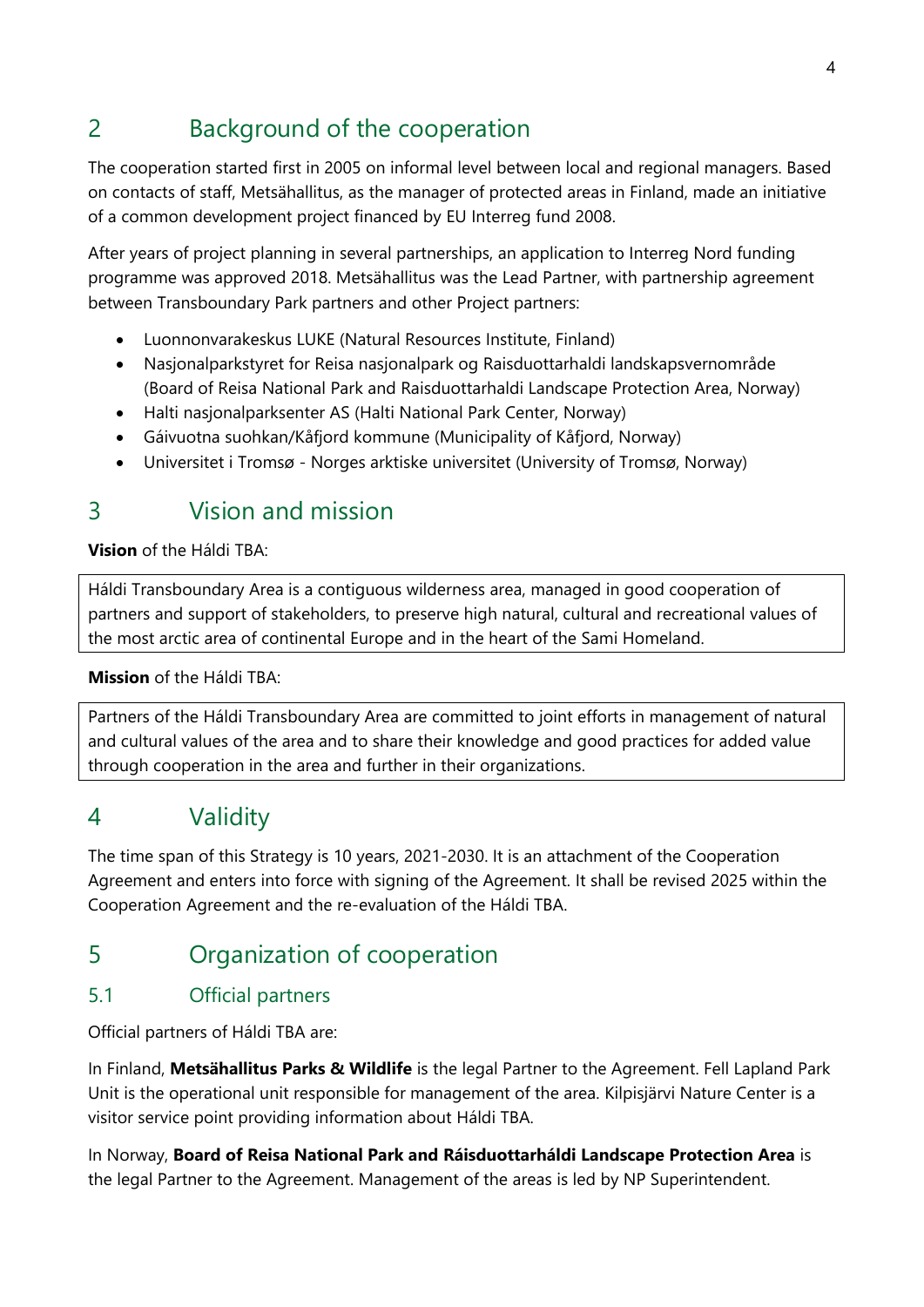In addition, **Halti National Park Center** is an associated partner to the agreement. It is an official visitor center of Reisa National Park. Partners will set up a **Joint Management Board** according to the Agreement.

Other partners in the Project Halti will continue cooperation as stakeholders in joint actions and future projects. They will also be members of the **Joint Advisory Board**.

## <span id="page-4-0"></span>5.2 Status of the Strategy

Tha Partners work in their own organizations for the objectives set by national regulations and authorities and their superiors. Protected areas included in the Háldi TBA have official Management Plans, that have to be followed prior to this Strategy. Decisions of common actions and their implementation shall be made in Joint Management Board as defined in the Agreement.

## <span id="page-4-1"></span>5.3 Financing

Partners allocate adequate resources for management of the protected areas included in the Háldi TBA in their annual budgets. Annual repeating actions like JMB meetings, participation in TransParcNet meetings, professional excursions of staff etc. are covered by Partner's budgets. When additional joint actions are decided by JMB for implementation, adequate financing is included in the next year budget.

For larger joint projects, several funding sources are available, e.g. Interreg North and NPA (Northern Periphery and Arctic) programmes and Nordic Council funding for Nordic cooperation. These projects usually need a preparation phase of one to six months, as a joint action. Háldi TBA cooperation with contacts to stakeholders creates fruitful forum for innovations and new projects.

## <span id="page-4-2"></span>5.4 Staff involvement

Partners name an **employee in charge of cooperation** whose task is to be in continuous contact to counterparts and follow information from Partner and other sources concerning Háldi TBA. Their duty is also sharing information further in the Partner organization and coordinate planning of joint actions and projects. They have a chance to participate the meetings of the board or management group of other Partner organization.

Within the Háldi TBA cooperation, professional excursions are arranged to share information, knowledge and practices between Partners staffs. Short-time exchange of employees is possible.

Opinions of the Project Partner staff about Halti TBA cooperation were asked in an online survey. Results are presented in the Appendix 1.

### <span id="page-4-3"></span>5.5 Stakeholder involvement

For participation of important stakeholders in the Háldi TBA, the **Joint Advisory Board (JAB)** is invited, with representatives e.g. from following organizations:

In Finland, Enontekiö municipality, Käsivarsi Reindeer Herding Cooperative, Kilpisjärvi Villagers Association, Kilpisjärvi Research Station of Helsinki University, Natural Resources Institute, Frontier Guard.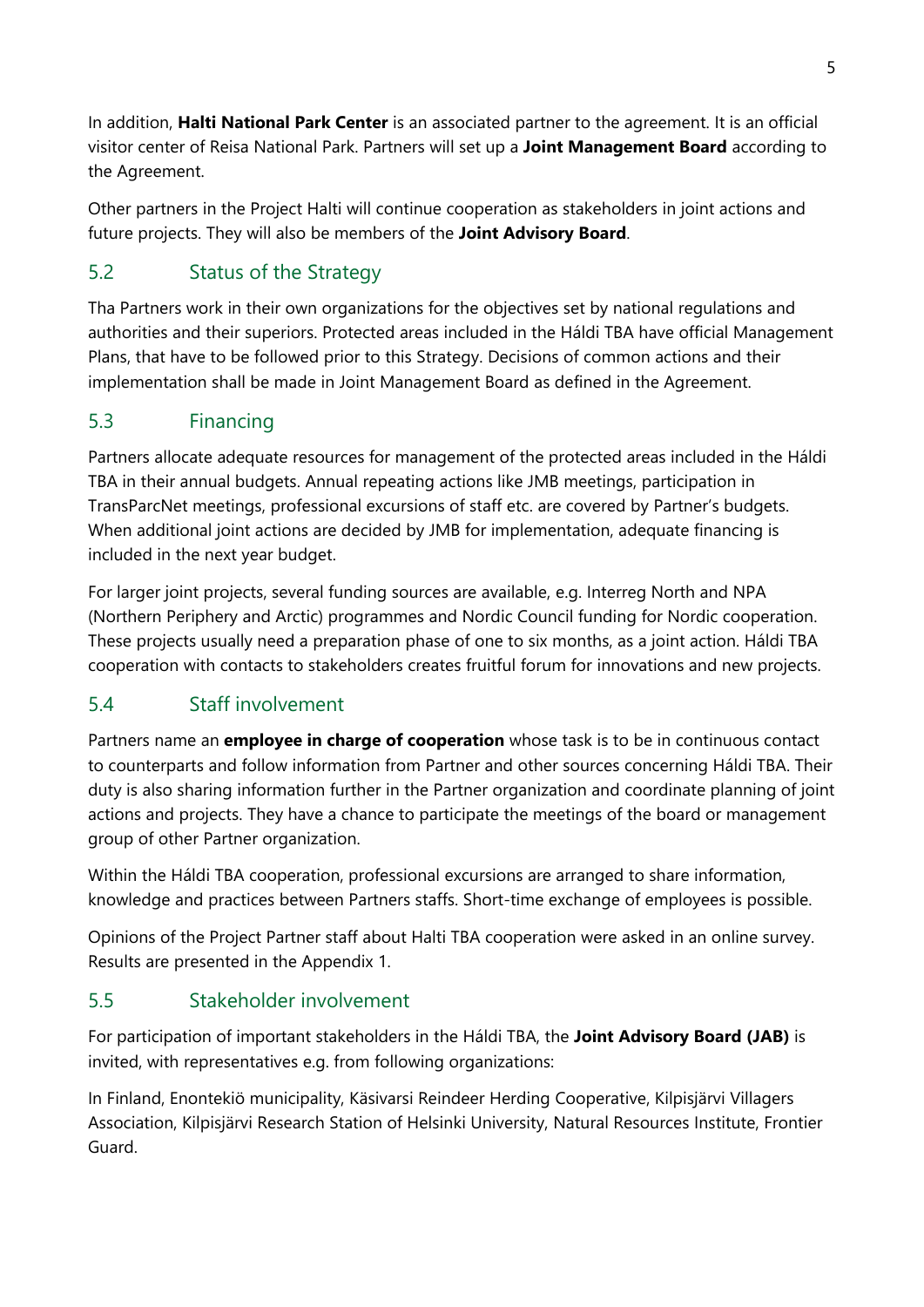In Norway, Kåfjord, Nordreisa and Storfjord municipalities, Reindeer Herding Areas, Statskog, Statens Naturoppsyn, Tromsö University, Frontier Guard.

The JAB is open to other stakeholder that are interested in cooperation.

The JAB has two official meetings in a year, before the meeting of the JMB. The JAB members are informed about Háldi TBA plans and actions beforehand and between meetings.

Partners of the Háldi TBA continue information and cooperation with stakeholders on their sides, including cooperation approach in their information materials.

## <span id="page-5-0"></span>6 Objectives and actions

The main objectives of the cooperation are:

- 1. *Organization* of Háldi Transboundary Area
- 2. *Protection of common natural and cultural values* in the Háldi TBA by means of good cooperation and joint conservation actions.
- 3. *Effective monitoring, supervision and management* of growing cross-border tourism and other cross-border activities and their impact on common natural and cultural values.
- 4. *Sharing and synchronizing information, knowledge and good practices*, including other operators and stakeholders working in the area.
- 5. *Ensuring sustainable development* of cross-border nature tourism in relation to natural and cultural values.
- 6. *Raising resources* for joint actions and projects.
- 7. Creating *contacts for wider cooperation* with protected area managers in Sweden, TransParcNet and other northern countries.

Cooperation is described in the next chapters following the structure of EUROPARC Transboundary Area Certificate application.

More detailed plan of joint actions is made in an **Action Plan** table, that is updated annually and implemented in annual level or larger projects.

### <span id="page-5-1"></span>6.1 Primary fields of cooperation

#### <span id="page-5-2"></span>6.1.1 Nature and landscape conservation

Cross-border cooperation between Finland and Norway in nature conservation have taken place in several actions and projects, many of them funded by EU Interreg, Life or Nordic Council programmes. Largest ones have been conservation projects of vulnerable Lesser white-fronted goose (*Anser erythropus*) and Arctic fox (*Vulpes lagopus*). Monitoring and supervision of large carnivores, Lynx (*Lynx lynx*), Wolverine (*Gulo gulo*), Brown bear (*Ursus arctos*), Wolf (*Canis lupus*) and Golden eagle (*Aquila chrysaetos*) has been made in cooperation for over 20 years. Monitoring of palsa mires in Finland, Norway and Sweden has been started in a project. These efforts are to be continued in the Háldi TBA.

However, nature conservation is organized different way in Finland and Norway. Species and habitat conservation are in charge of other regional units of Metsähallitus in Finland, and Statens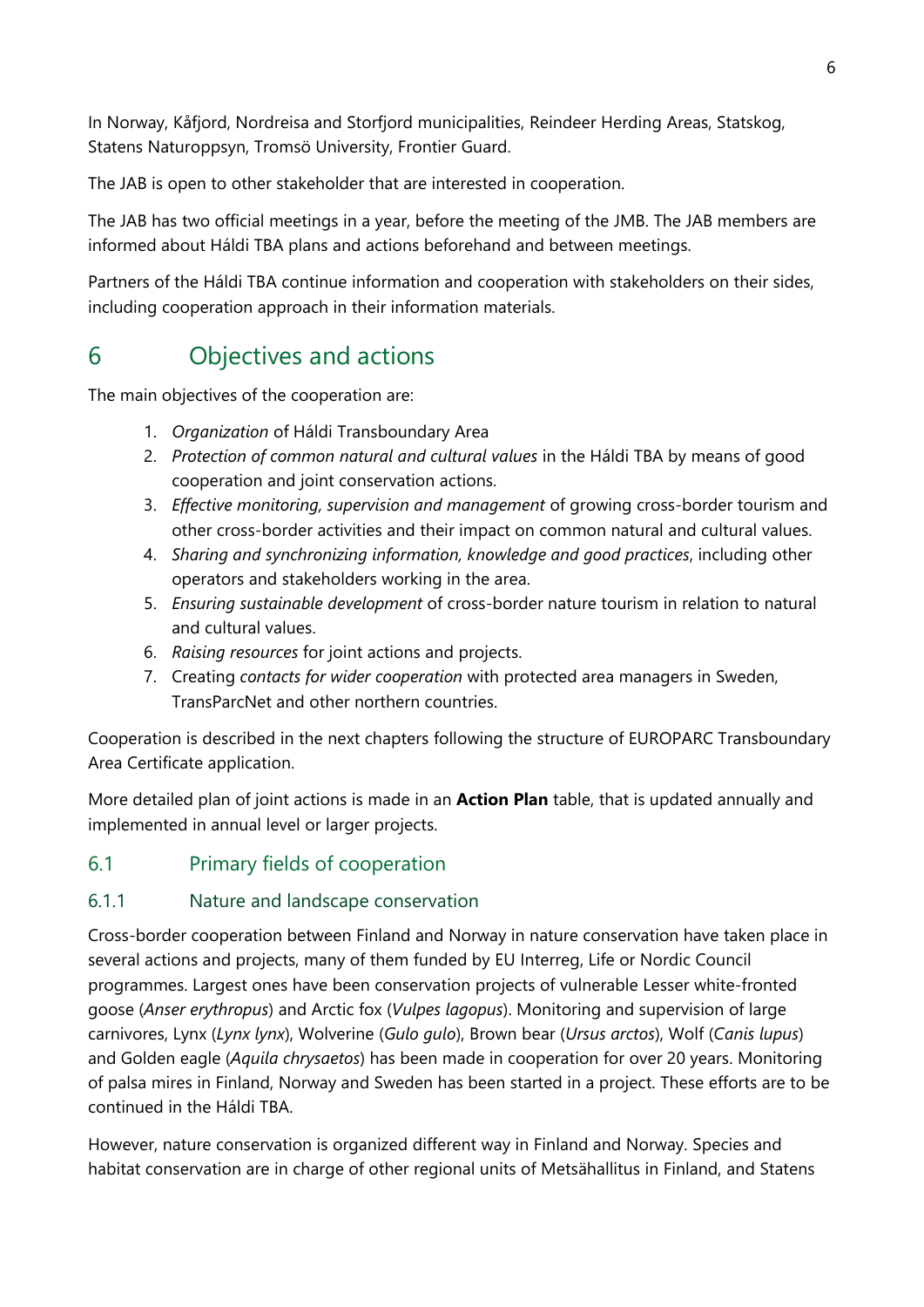Naturoppsyn has an important role in Reisa NP. Research organizations produce nature data in both countries, too. Háldi TBA cooperation creates a forum for specialists from different countries, organizations and sectors to discuss local nature conservation problems and search solutions together with protected area managers.

Certain risks for natural values are already well known. **Contamination of Atlantic Salmon** (*Salmo salar*) in Reisaelva river by parasite *Gyrodactylus salaris* is a major risk and spreading has to be blocked. Fishers are already informed, and disinfection of equipment is recommended when passing the border from Finland to Norway for fishing. Open border and short distance between rivers especially in Tenomuotki area creates a risk of contamination by fishers carrying parasites. On-site information post and supervision are needed immediately.

The Háldi Project makes surveys, analysis and comparisons of existing nature data and management plans in Finland and Norway. Focus is in biodiversity hotspots recognized by analyzing biotope and species data. These hotspots are compared to data of existing recreational infrastructure (trails, huts, restplaces) and location of visitors, **to find sites where erosion and disturbance may have negative impact on natural values**. Joint conservation and management measures are planned based on results:

- *Guiding of visitors with information* to avoid sensitive areas in hiking and accommodation during high risk periods (e.g. nesting time).
- *Cooperation with tourism operators* to avoid areas of high risk.
- *Conservation measures* to restrict and restore negative impacts.
- *Relocation of infrastructure* (e.g. trails).
- *Restriction of access* in limited areas and periods (changes in official management plan is needed).

Growth of nature tourism requires more attention in the Háldi TBA. Monitoring of visitors is developed in the Halti project with pilots of **new methods providing current GIS information**, collected automatically. Especially new tourism activities and new places of interest are in focus. Impact of changing behavior of tourists in nature and potential conflicts with traditional land use need further development of survey and monitoring methods.

Háldi TBA is one of the most arctic (or alpine) areas in continental Europe. **Climate change is an urgent thread** on several arctic biotopes and species. It may also have unexpected impacts on traditional land use and recreation, like reindeer herding and fishing, too. Therefore, **monitoring of vulnerable and indicator species and biotopes** and other impacts is necessary. Joint actions and projects with research units will belong to Háldi TBA cooperation.

The landscape of Háldi TBA consists of three main types: mountains, plateau (vidda) and river valleys. Several ice ages over 10 000 years ago and erosion processes caused by melting ice have shaped the landscape. In open area, results of these processes are visible and easy to recognize for those interested in geological diversity. Several mining sites in the past are interesting part of geological heritage. For protection and nature tourism purposes, information of geological points of interest shall be shared in medias. A **geological map** over the Háldi area will be produced in cooperation with national geological surveys, if extra funding is available.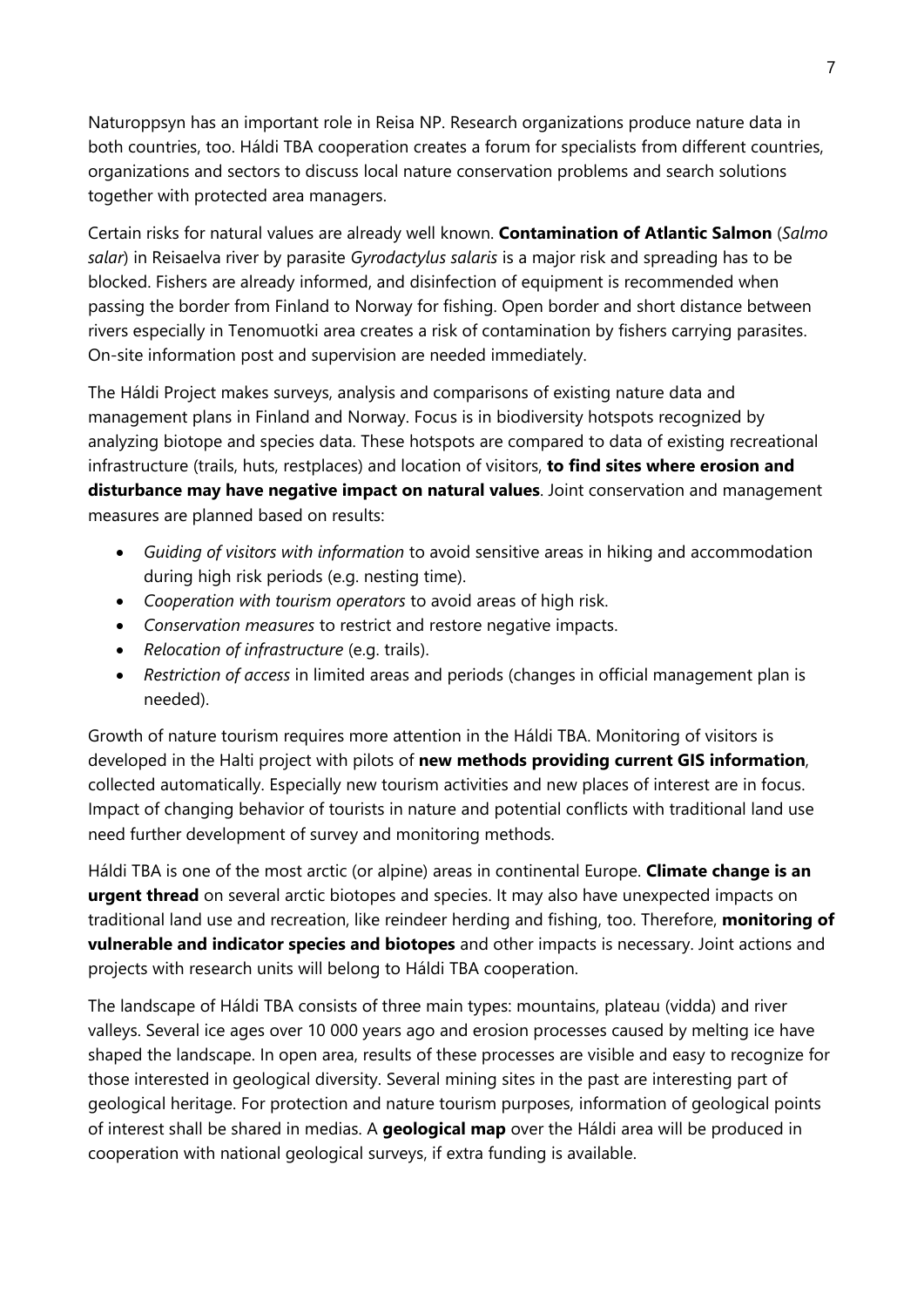### <span id="page-7-0"></span>6.1.2 Conservation of cultural heritage

Although Háldi TBA is a roadless and almost unpopulated area, it can be considered as a cultural landscape with a low human influence since the Ice Age. There are several archaeological sites and findings in the area. New surveys were made 2019 by Helsinki University on Finnish site, concerning remnants of early reindeer husbandry. Sites of WW2 has been surveyed on both sides of the border. Closer cooperation between research units and area managers is needed to find resources and use them effectively.

After the first unknown prehistoric settlers since the Ice Age, the Sámi people is the first population mentioned in historic documents and recognized as an indigenous people. Most original names of places are in Northern Sámi (davvisámegiella). Later, Finnish and Norwegian settlers have given new names in their own languages, added by a layer of Kven minority of Finnish origin on Norwegian coast. Result is that many places have names in two or three languages. This mixture of names with different etymological and historical background is an important part of cultural heritage. It is not thoroughly recorded and deserves a specific project within the Háldi area. Original Sámi and Kven names shall be visible in information materials.

Today, reindeer herding continues traditionally utilizing of the area as an essential part of Sámi culture and livelihood. They are included in the objectives of Wilderness Act in Finland, and in the management plan of Reisa National Park. Climate change, growth of tourism and other changes in land use may threaten it. Most sensitive seasons and sites for disturbance are those where reindeer gather for breeding or migrate between their seasonal pastures. These critical sites have been identified in cooperation with reindeer herders. Visitors, tourism companies and other operators in the area have to avoid these sites in critical times. Area managers are responsible for using their tools to reduce conflicts and protect cultural heritage.

The future development of nature tourism should direct demand and supply in Halti region to "outer ring", destinations close to roads and resorts around the Háldi TBA. This would **decrease pressure in the core areas** and protect their natural and cultural values and wilderness character and **reduce conflicts between traditional land use and tourism**. Development of tourism within resorts also leaves more money in local economy. Main measures to promote this are:

- *Development of recreational infrastructure and services* in the vicinity of roads and resorts.
- *Information of natural and cultural values* and human impact on them for visitors and entrepreneurs.
- *Cooperation with tourism companies* and development organizations in marketing to share right information of Háldi TBA and steering them to favorable destinations.

#### <span id="page-7-1"></span>6.2 Secondary fields of work

#### <span id="page-7-2"></span>6.2.1 Environmental education and communication

Population density around Háldi TBA is very low, and there are only few small towns and schools. Environmental education including surrounding nature and protected areas exists to some extent both in Finland and Norway, depending on schools and teachers. Nature centers in Kilpisjärvi and Storslett have produced material that promotes environmental education at schools.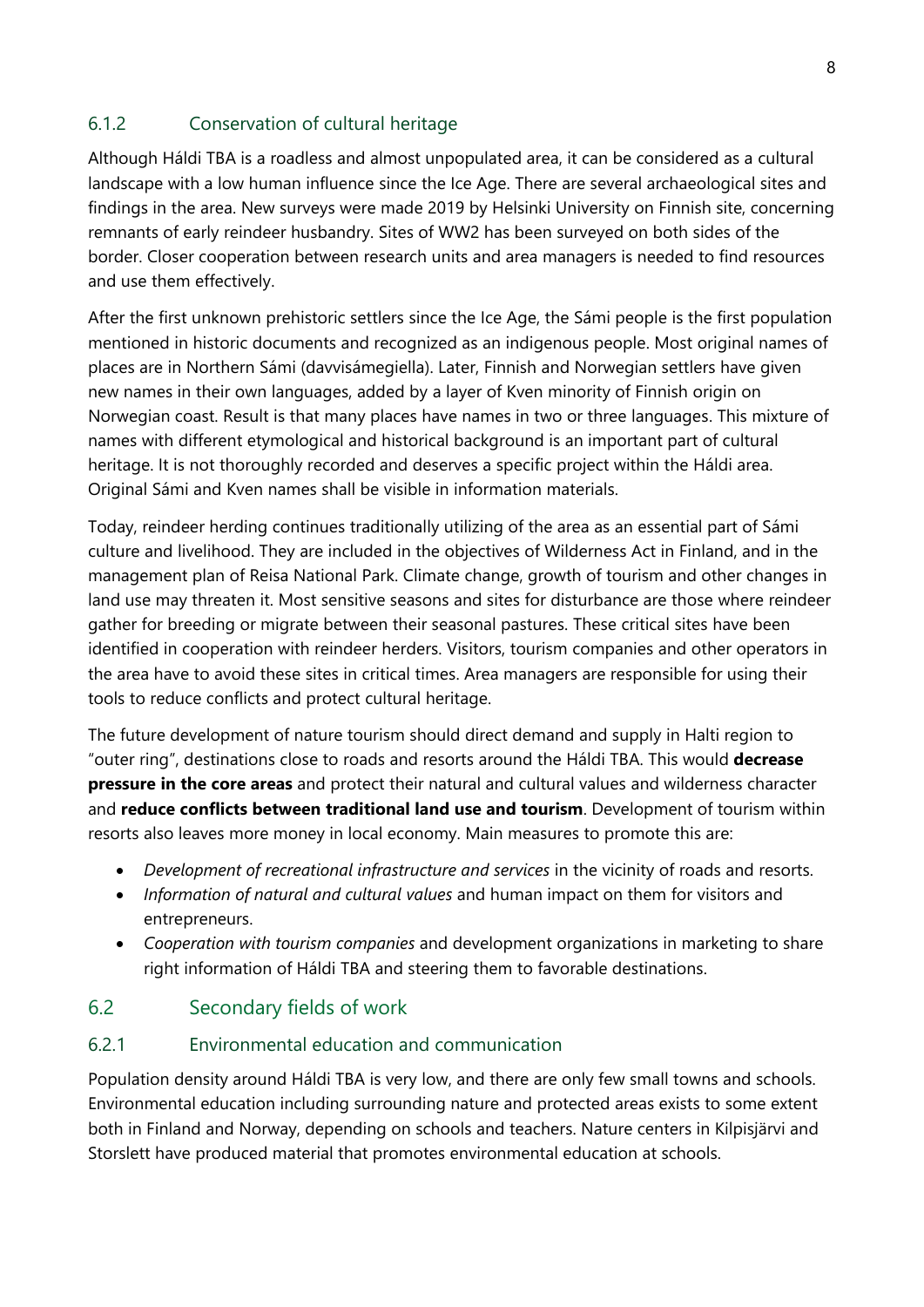So far, there has been some cooperation between Partners in sharing information of protected areas and recreational opportunities behind the border, e.g. a map over the whole Háldi region and web information about North Calotte Trail. Information is mainly focused on own areas and services.

New "**core information**" describing the Háldi TBA and surrounding Háldi region has been collected and edited in the Halti project. This information will be used by Partners in their own medias and it is delivered for stakeholders informing and marketing the Háldi region for visitors. It will be used for internal information by Partners for their own staff, too. Individual website of Háldi TBA will not be established, because of limited resources for continuous update. Instead, presentation of Háldi TBA is included in the websites of Partners and they are linked to each other.

**Exhibitions** in Halti National Park Center and Kilpisjärvi Nature Center will be completed by elements (texts, maps) describing the Háldi TBA and North Calotte Trail in the Project Halti. A common info screen with compact information about nature, culture and recreational opportunities in Háldi region is constructed in and assembled in both nature centers.

An **information video** of Háldi region will be created in Háldi project, describing the Háldi region in summer and autumns seasons. Video will be presented in nature centers. If result is satisfactory, similar video will be ordered of winter and spring seasons.

**Common cloud storage** of information materials (text documents, photos, films) will be created for information staff to share.

**Abisko Naturum** in Sweden will be invited to join the nature information network in the future.

### <span id="page-8-0"></span>6.2.2 Sustainable recreation and nature tourism

On Finnish side, domestic tourism to Kilpisjärvi has long roots, because of the only real mountainous area and Háldi as the highest point of the country. Norwegians became important group later, mainly because of better chance of snowscooter driving. During the last decade, Arctic tourism boom has brought visitors from all over the world. Traditionally, Finnish tourists hike to the peak of Halti by foot or ski. Today, fishing, dogsledging and snowscooter driving, with new activities like mountaineering and mountain biking, have become more popular. These have caused confrontation with hikers and reindeer herding. Tourism on Finnish side is economically important, and the village of Kilpisjärvi lives mainly on that.

On Norwegian side, salmon fishing has been main attraction for a century. Today, the same Arctic tourism boom can be seen spreading from Tromsø. Volumes are still smaller and local recreation has major role in land use. Conflicts between user groups have also been smaller, but reindeer herders are afraid of growing number of tourists in inner parts of the Háldi region.

All Scandinavian countries share the same traditional right of free access to outdoors, not depending on land ownership and including protected areas with few exceptions. In addition, overnight in tents etc., picking berries and mushrooms etc. are free, with some minor differences between countries. These rights are not depending on citizenship of the country. This makes the Háldi region ideal for outdoor hiking and activities based on these rights. Especially in Finland, Käsivarsi WA is famous destination of traditional wilderness activities like long distance hiking,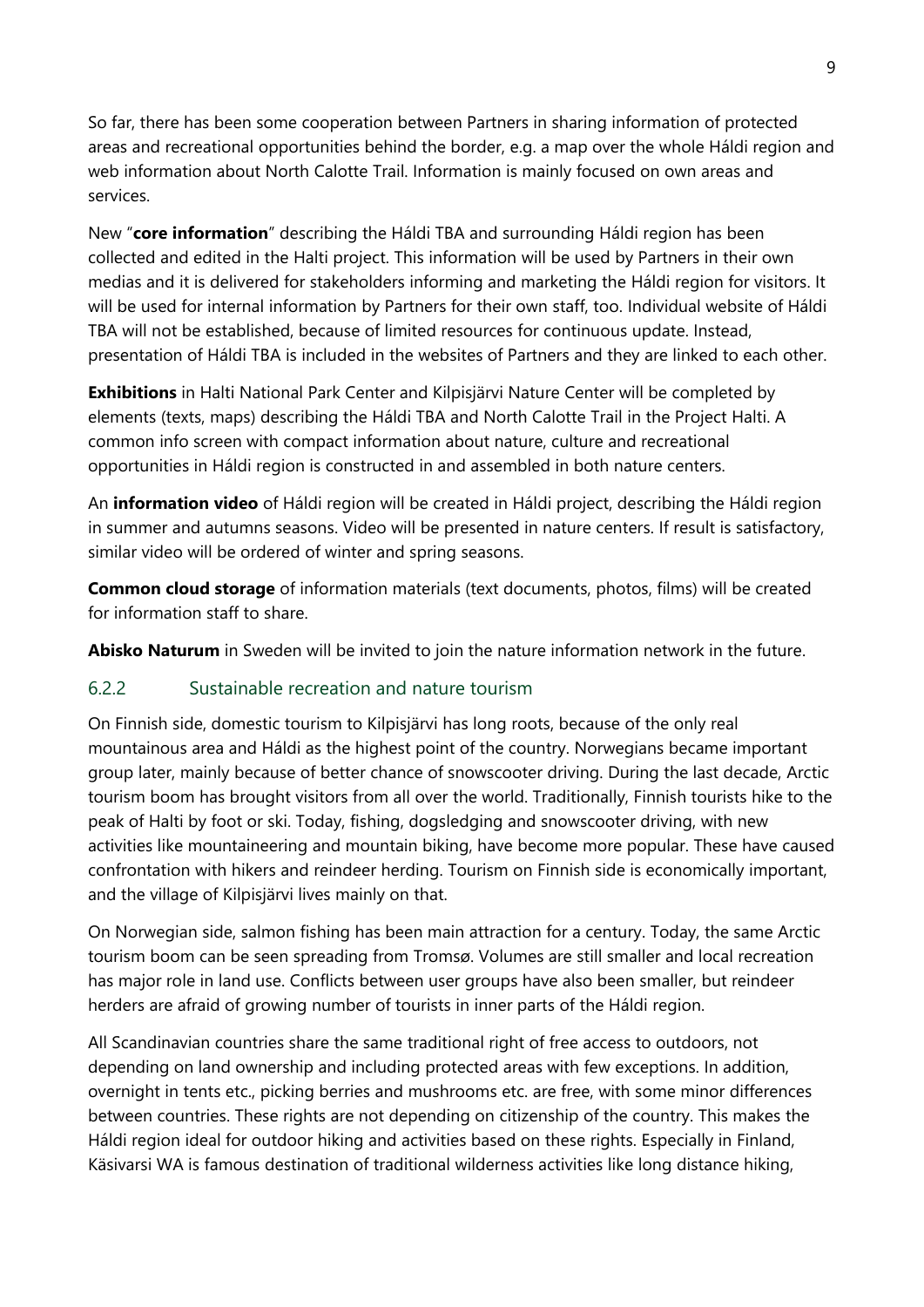mountaineering and fishing. This may cause problems, if these rights are misused. They also make it challenging for managers to monitor and control visitors. Often indirect measures like informing visitors is the only way to prevent damage to nature or disturbance to reindeer. Restrictions of access often requires complicated official process connected to management planning or even changes in the Act of protected area concerned.

For better data and understanding of current situation and development of visitor monitoring tools, a visitor survey covering the whole Háldi region was made. In addition, several pilot surveys were executed using PPGIS (participatory planning by geographic information system) tool in the web and analysis of social media forums of visitors in the Háldi region. Number of visits are monitored using optical counters in entrance points to trails. Results and conclusions are presented in short in the attachment and in a separated report.

Metsähallitus is following the principle of "limits acceptable change" (LAC) in management of protected areas. Anyhow, indicators of change are not yet defined in Käsivarsi WA. Common conclusion made during the Project Halti is that there is **limited potential of growth in nature tourism** in the core areas of Háldi TBA, when ecological and socio-cultural sustainability have to be followed. Most critical impacts are erosion of biotopes and disturbance of species and conflicts between tourism and reindeer herding. Management measures to prevent them are mainly indirect, like informing visitors and tourism entrepreneurs.

**Common understanding** of natural and cultural values between managers, visitors and tourism businesses is essential base for management of Háldi TBA. Sharing information and knowledge in all medias is a continuous action of Partners. In addition, participatory planning of land use in management planning is necessary.

Partners are cooperating with tourism business, to **channel tourism** to circle route around Háldi region (Hetta-Kilpisjärvi-Kåfjord-Storslett-Alta-Kautokeino-Hetta) and points of interest near roads and resorts (Saana, Treriksröset, Gorsabroa, Guolasjavri, OviRaishiin, Reisaelva river, Kautokeino and Nature Centers in Storslett and Kilpisjärvi). Facilitation will focus mainly on the entrance points. This is where Partners want to give visitors the experience of the Háldi region. Tourists that pay daily visits in these places can enjoy the nature of Háldi TBA and spent more time and money within commercial services around. Partners don't do marketing of Háldi TBA but may promote tourism businesses in marketing destinations and activities that support protection of natural and cultural values, by sharing information and materials of the Háldi TBA and improving recreational infrastructure.

Border crossing between Finland, Norway and Sweden has been possible for individual hikers without ATV's or animals for a long time. Today, the countries belong to Schengen area with free border crossing. Anyhow, number of tourists passing the border inside the Háldi TBA has been quite low, but there is growing interest, especially from Finland to Norway and Sweden. Visitors crossing borders need **actual information about regulation** concerning e.g. animals, diseases, MTB's, snowscooters, fishing etc. These may change rapidly, like in the case Covid19 in 2020. The core information produced in the Project Halti includes updated regulation and will be shared by Partners and stakeholders informing visitors. On-line connections between Partners are needed to update information immediately when changes are made.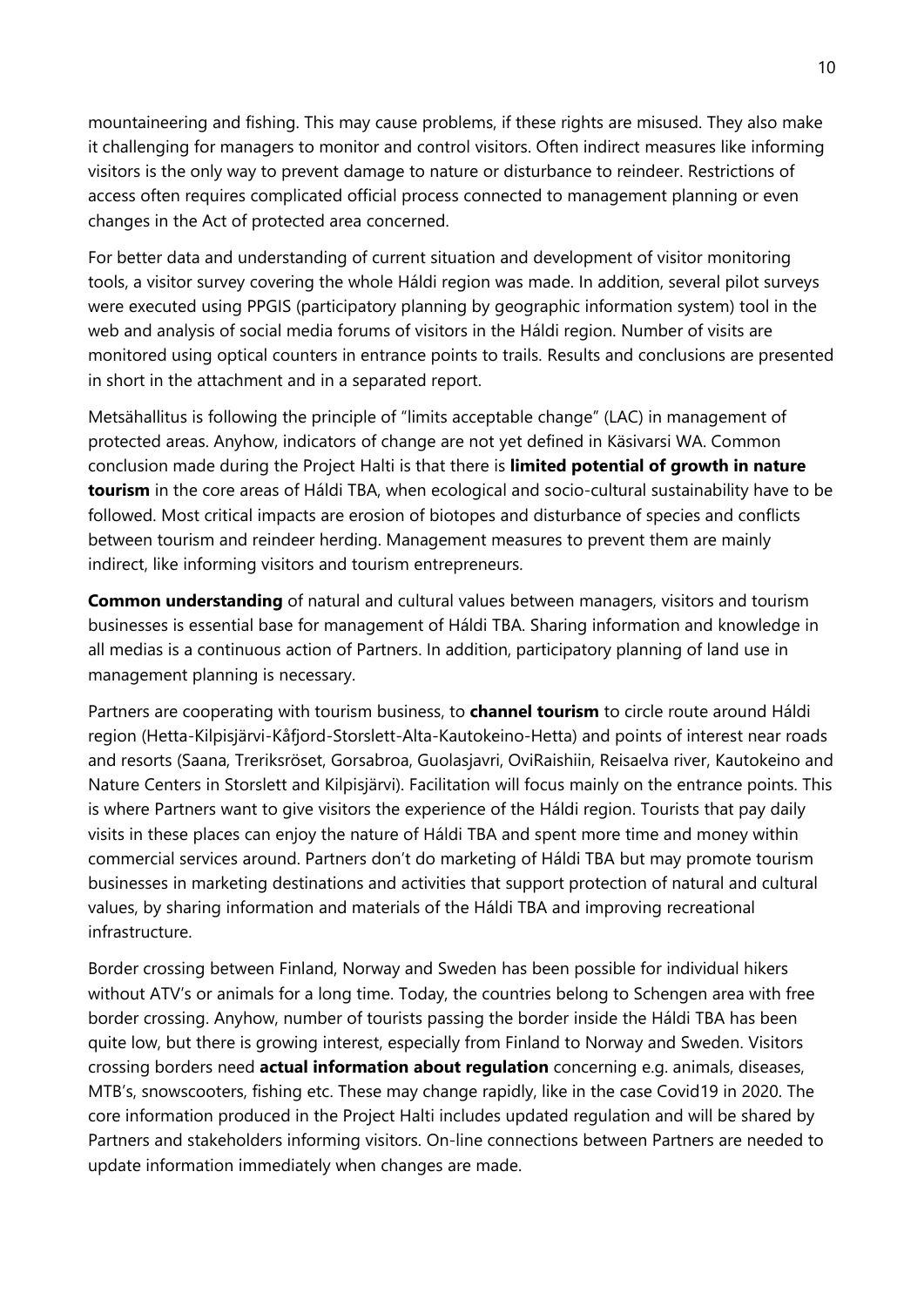**North Calotte Trail**, a part of European Long Distance Path E1, passes through the Háldi region from Kilpisjärvi to Háldi mountain and further to Reisa valley and Kautokeino. The Project Háldi is facilitating visitor centers Kilpisjärvi (Finland) and Halti (Storslett, Norway) and Ovi Raishiin (Norway) and other entrance points to the area with common information of the North Calotte Trail. Long distance hiking will be concentrated on North Calotte Trail by information and cooperation with tourism businesses.

**Visitor safety** issues are important in remote border areas. There are plenty of risks connected to arctic nature and long distances. There is already good cross-borcer cooperation in emergency issues, e.g. rescue helicopter and hospital are closer on Norwegian side. A common risk analysis and safety plan will be prepared, with focus on border zone.

**Covid19-pandemium** made a sudden stop for tourism in 2020, but domestic tourism was restored rapidly after restrictions were removed in July 2020. What is the influence in international tourism and in long term, is yet unknown.

#### <span id="page-10-0"></span>6.2.3 Research, survey, monitoring and supervision

There has been quite a lot of scientific research for over 100 years in the area, thanks to Kilpisjärvi Biological Research Station of Helsinki University and Natural Resources Institute in Finland, and University of Tromsø in Norway. In addition, Metsähallitus and Reisa NP as managers of protected areas and Norwegian Institute for Nature Research (NINA) have made surveys and monitoring of biotopes, species and cultural heritage in Háldi region. There are several ongoing long-term monitoring series, e.g. voles, butterflies and phenology of vascular plants.

In the Project Halti, one action is to compare data of natural and cultural values on both sides of the border. In the future cooperation, this **data will be completed and synchronized** to serve joint management and conservation actions.

Management of growing tourism is the biggest common challenge of the Háldi TBA. In the Project Halti, several actions took place to **develop monitoring tools for managers**. A common visitor survey based on Metsähallitus standard survey method and covering the whole Háldi region was executed 2019. Number of visits are monitored using optical counters in entrance points to trails.

Traditional methods using questionnaires give background data and distributions of visitors and combined to number of visits, information about impact in local economy. They are not sensitive indicators of new activities or visits between survey cycle (5-10 years) or outside most popular points of interest and trails. Complement surveys using PPGIS application in the web and social media analysis were piloted in the Project Halti. The purpose is to find new survey and monitoring tools, that give data that is up-to date, have position included and is collected automatically. The piloted methods will be used in the Háldi TAB according to results.

In addition to visitor monitoring, there is interest in survey and monitoring of **impact on nature and traditional land use** in Háldi TBA. Because of distances of roadless area, remote sensing methods e.g. based on LIDAR scanning should be developed and piloted.

**Supervision** of remote border zone is a field of cooperation. On Finnish side, authorities supervising national border and regulation of land use are the Frontier Guard, Police and game and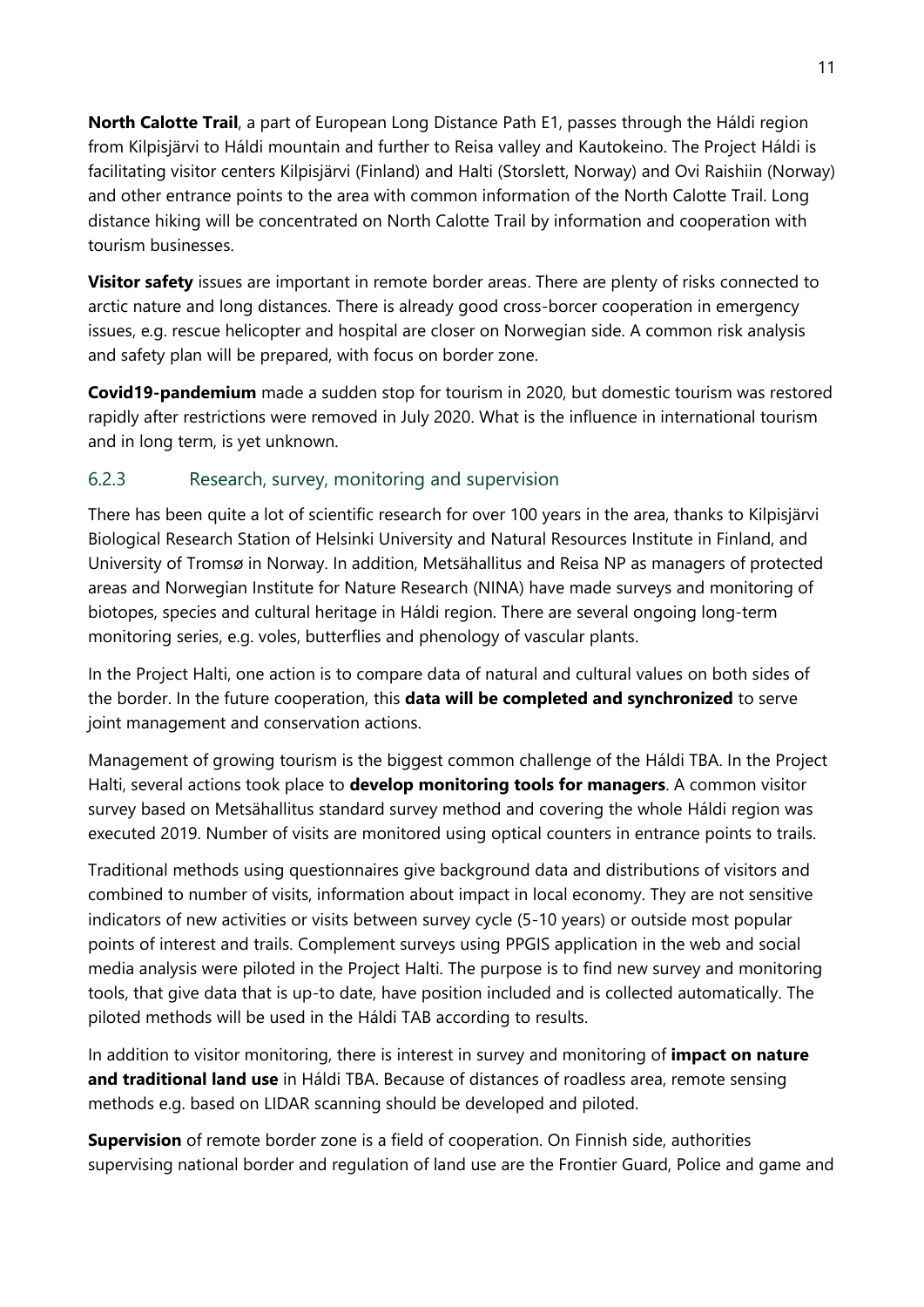fisheries wardens of Metsähallitus. On Norwegian side, the Frontier Guard, Police and Statens Naturoppsyn are supervising the area. They already have good cooperation inside national borders and cross-border connections. They are invited to TBA cooperation.

### <span id="page-11-0"></span>6.2.4 Mutual understanding

On the historical background, there have been close connections and migration of people between inland and coast cross the borders, using big rivers as travel routes. Scandinavian peoples share the same social values, although countries have developed somehow different external and internal political solutions, e.g. alliances like Nato and EU, or state organizations like protected area administration and management.

In the Háldi region, there has been unofficial contacts and practical cooperation between Partners for over a decade, which have created good base for mutual understanding and partnership. Since 2010, there has been more intensive cooperation in several projects and project preparation. People included in this work know each other and their organizations very well.

In the future, **expanding this knowledge** in Partner organizations is necessary. Core information is available for information of staff and stakeholders. Written in English, it will be translated to all local languages, including native Sami and Kven.

Partner staff will be introduced to each other by **professional excursions** cross the border.

**Professional exchange** of specialist for temporary work in Partner organization is possible.

### <span id="page-11-1"></span>6.2.5 Involvement of local communities

In national level there is a good, well-tried and legal systems for stakeholder involvement both in Finland and Norway, obligatory for all state authorities. Partners have good contacts and relationship with most stakeholder on own sides of the border. In Finland, participatory planning methods are used in preparing official management plans, including Akwé: Kon participatory process. In Norway, the Board of National Park with local members is the decision-making body. The Project Halti has a Steering Group with most important stakeholders as members. It will continue as the Joint Advisory Board of Háldi TBA.

One objective of the Háldi TBA is to create a forum for contacts between stakeholders and operators working in protected areas. The JAB meetings may include excursions to points of interest and visits to other operators.

## <span id="page-11-2"></span>6.3 Acknowledgements of socio-cultural differences

Although there have been strong connections between peoples and nations of Finland and Norway through the history and they share the same values and cultural traditions, the border has been there for hundreds of years and caused some differences. Main difference in land use of protected areas is nature tourism. It has a longer tradition, bigger volumes and more importance in local economy in Finland than in Norway. It also means that reindeer herding and Sámi culture have stronger status in land use in Norway.

Organization of state administration and especially nature protection have followed different paths in all Scandinavian countries. In Finland, US National Park Service was adopted as a model of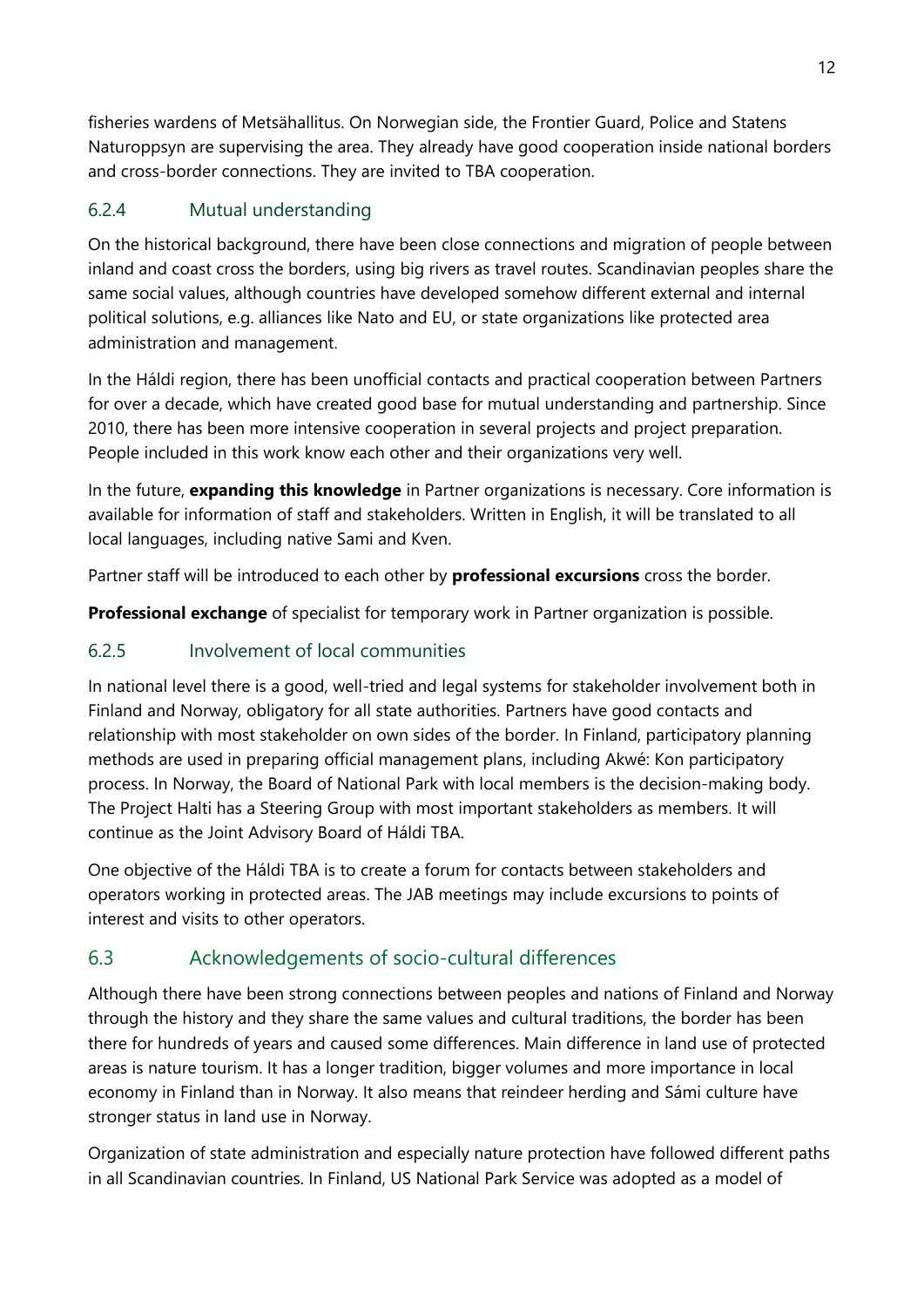Metsähallitus as an independent state organization in 1990's, covering administration, supervision and management of protected areas and recreational infrastructure. In Norway, these are more separated in several public organizations. The major reorganization of administration after 2000 based on local boards created a totally new co-governance model.

Differences in culture, society and organizations cause **need of respect and adaptation** in cooperation, but they also create **potential for learning, sharing good practices and creating new innovations**. Cooperation in Háldi TBA level will produce experiences and knowledge about differences in the whole protected area governance system between Finland and Norway, that can be utilized in development of protected area management in local and national level.

### <span id="page-12-0"></span>6.4 Language policy

There are four native languages spoken in the Háldi region:

Finnish, Swedish and all three Sámi languages (in their homeland) are official in Finland. Finnish people study Swedish at school, which is related to Norwegian and makes it possible to understand some of it. Most Finns can speak English.

The official Norwegian language spoken in the region is called Bokmål. Norwegians can understand Swedish and usually speak English but rarely speak Finnish.

Sámi people is an official indigenous minority living in Finland, Norway and Sweden. The Sámi language spoken in the region is Northern Sámi, which is related to Finnish, but not possible to understand by Finns or Norwegians. Sami people can usually speak Finnish, Norwegian or Swedish or all of them.

Kven people is a small official minority of Finnish origin speaking their own language, which is close to Finnish. All Kven speaking people can speak Norwegian and understand Finnish.

Tourists in the region today are international and speak many languages. Usually tourism industry uses English.

Steering documents both in Finland and Norway are usually in national languages only, and only partially translated in English or Sámi.

The Partners have agreed the following language policy to be used in cooperation and information:

- 1. The common working language in cooperation is English. All common documents are written in English and translated to local languages, if necessary, by Partners.
- 2. Meeting documents of the JAB are prepared in English and all local languages.
- 3. Language of the JAB meetings is English with interpretation in local languages.
- 4. The common information materials are prepared and shared between Partners in English.
- 5. Information materials (websites, signposts, maps etc.) are published in following languages: **Finland**: Finnish, Northern Sámi, Swedish, English **Norway**: Norwegian (Bokmål), Northern Sámi, Kven, English
- 6. Other languages are used if necessary.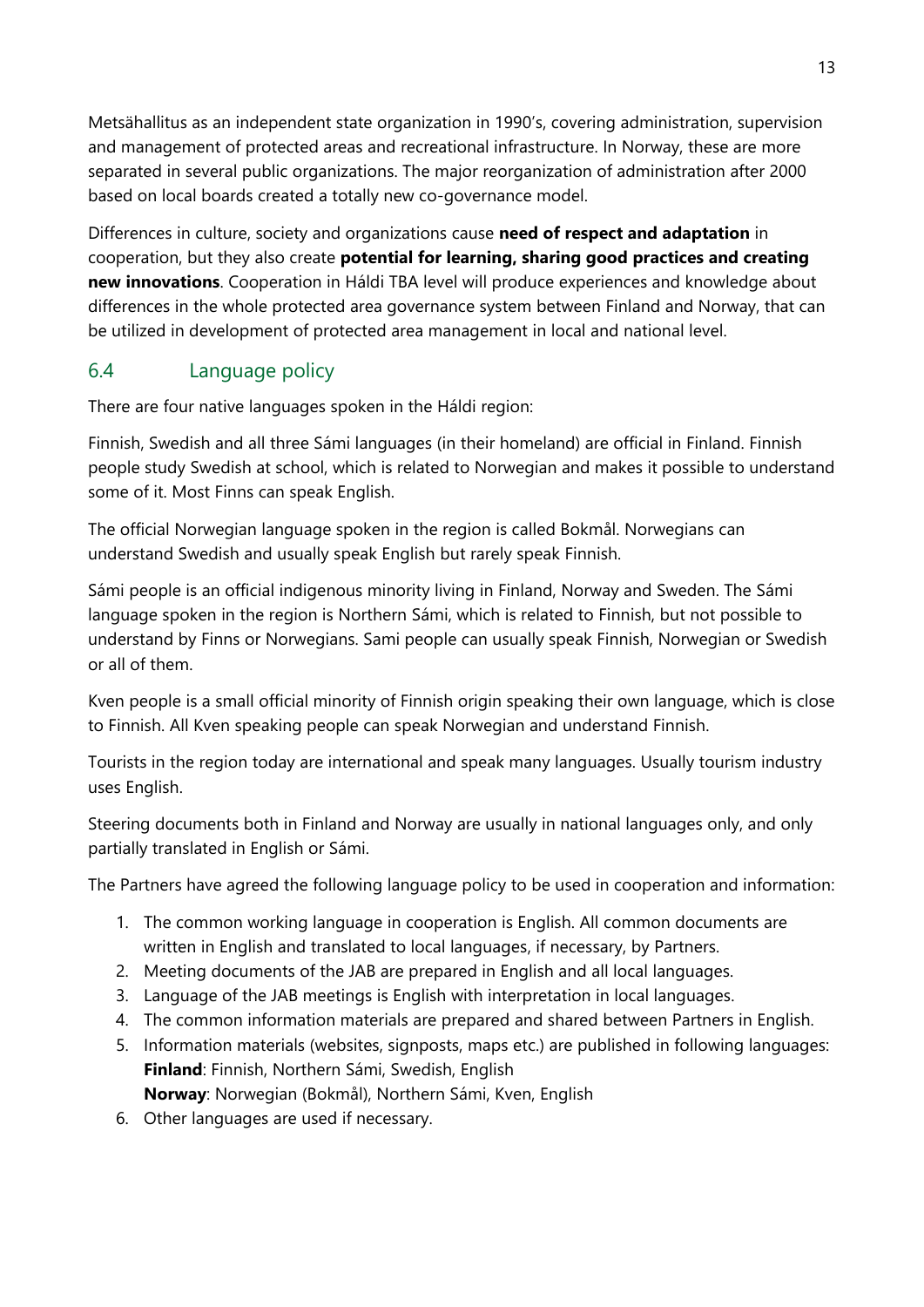#### Appendix 1

## <span id="page-13-0"></span>Opinions of Partner staffs of Haldi TBA cooperation

Halti Interreg project partners answered to an online survey about the strengths and weaknesses of the Háldi TBA cooperation. The most important matters are presented here:



The strengths of the Háldi transboundary region are strongly linked with the professional staff who understand the benefit of cooperation. Moreover, the similarity of nature, culture and visitors in the protected areas make a natural frame for cooperation. Types of land use in the Háldi region and thus threads to natural and cultural values are about the same, although they occur in different intensities and relations.

Despite the current project, the cooperation still remains at personal level. More work is needed to root the cooperation into the organizations and working practices. Money and human resources have to be bound to cooperation in long term.

There are many circumstances in the current working environment which support and create new opportunities for the cooperation to prosper. Most importantly, the Transboundary Area status is seen as a strong message of the will and motivation for working together. It creates professional network and stakeholder forum for cross-border connections. Many financing opportunities also support cross border activities and in general, there is a wider understanding of the need of cooperation between northern parts of counties.

Possible threats to the cooperation were not so easy to identify. There was more variation on the answers for this part. In addition to the already mentioned weaknesses, the changes of political interests and problems in relations between the Sami and the state in land ownership questions were seen as the most likely issues to threaten the cooperation.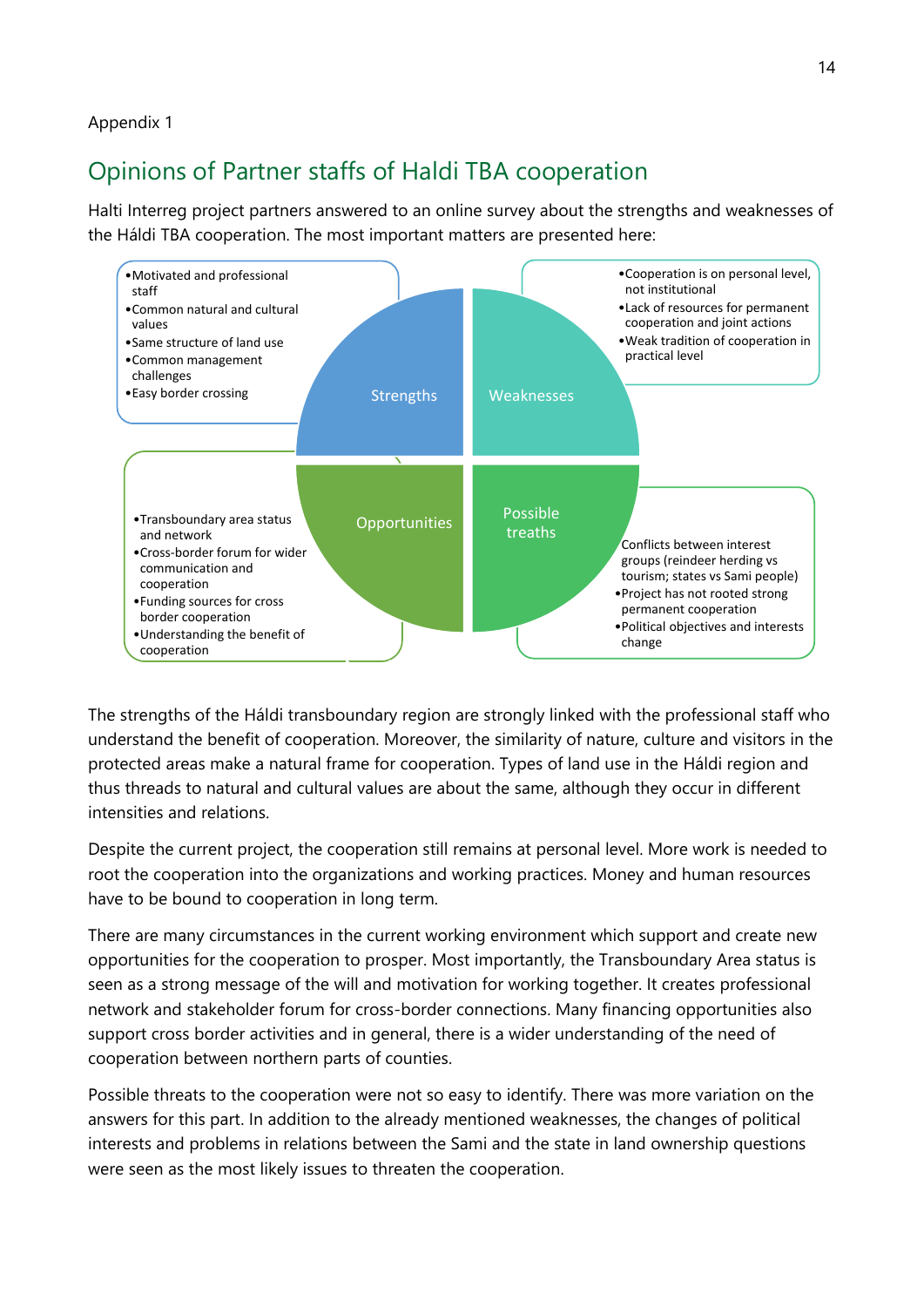## <span id="page-14-0"></span>Visitor management plan

Contents

| 2. |  |
|----|--|
| 3. |  |
|    |  |
|    |  |
|    |  |
|    |  |
| 4. |  |

## 1. Conclusions from the visitor survey 2019-2020

The following geographical definitions are used:

Háldi Transboundary Area (later Háldi TBA) is composed of protected areas: Reisa National Park and Ráisduottarháldi Landscape Protection Area in Norway and Käsivarsi Wilderness Area in Finland.

Háldi region is wider and has not any precise borders, but a term describes a geographical area around Háldi mountain, with natural and cultural connections between coast and inland.

During the Interreg Project Halti, visitor survey was executed in the Háldi region, covering both Finnish and Norwegian sides. It was based on Metsähallitus standard survey method, to maintain comparability to previous surveys in the Käsivarsi Wilderness Area and other surveys in all National Parks and other important recreational areas in Finland. It was complemented by several pilot surveys using new methods of PPGIS (participatory planning by geographic information system) survey in the web and analysis of social media forums of visitors in the Háldi region.

The visitor surveys conducted during the project highlight the importance of the region for both local recreation and both organized (commercial) and independent nature tourism. Kilpisjärvi and Käsivarsi Wilderness area are important destinations for Finns, whereas Nordreisa and Kåfjord attract mainly local residents and foreign visitors. This difference, which highly impacts local management strategies, is important to take into account when planning future activities together.

Border crossing for tourism seems to be focusing more on road trips in two or three countries and day tours in the outdoors. Border crossing was not mentioned as an important motivational factor for long hikes or ski tours – even among those who travel along North Calotte Trail. Noteworthy to mention, foreigners reported multi-country trail more important than Finns, who prefer traditional hiking trail from Kilpisjärvi to the Háldi peak and back (using mainly North Calotte Trail).

This in mind, alongside with the national strategies of focusing nature tourism development close to services rather than deep into the wilderness, it is logical to focus the future transboundary area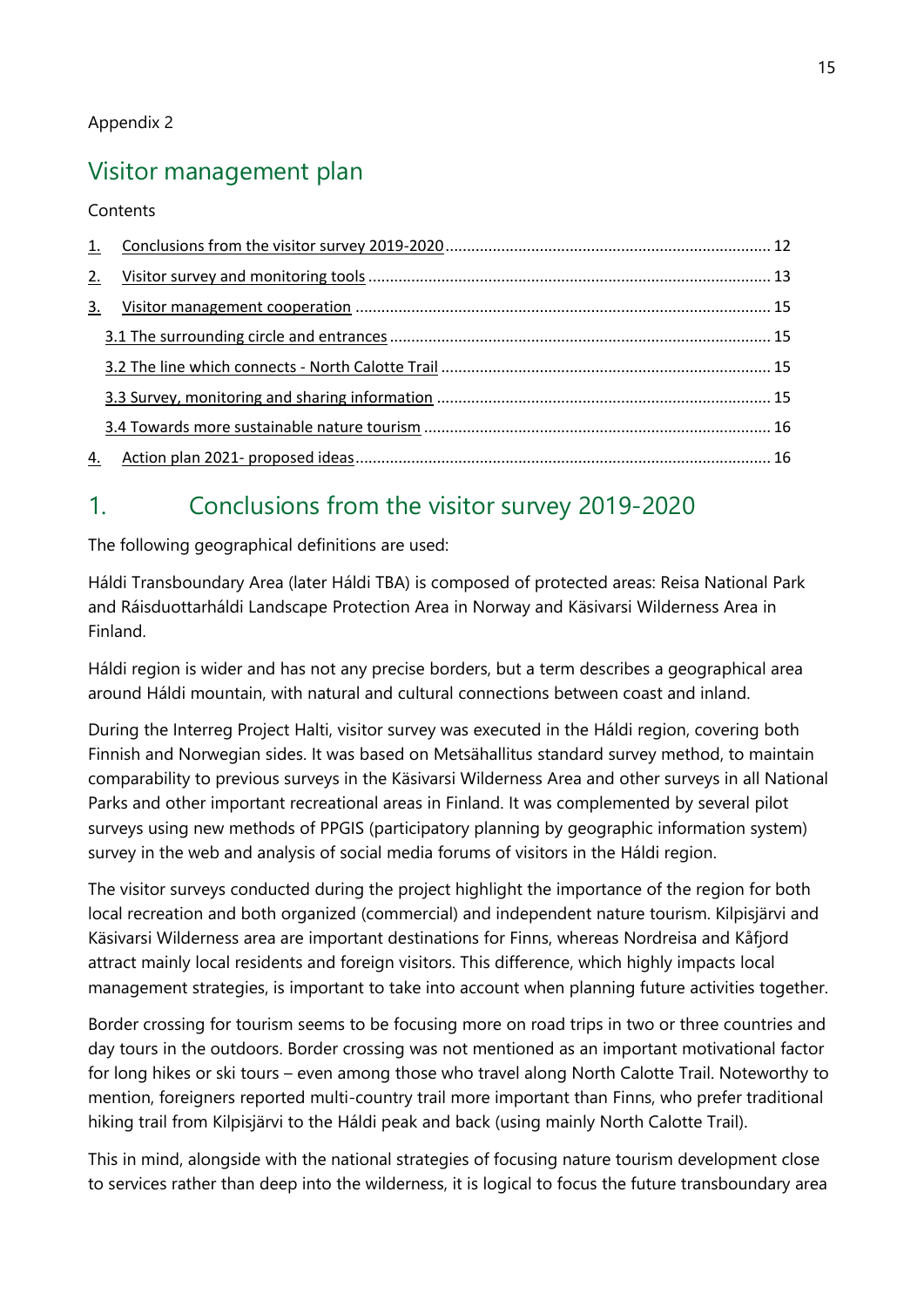cooperation also on the outer "ring" of the protected areas. The road which connects the entrance points to the Háldi TBA, forms a naturally interesting road trip route which offers a great variety of landscapes and trail types. Local tourism industry is developing on the villages along this route and many companies offer services in the region. Public transport is available, albeit not all year around.

Focusing the outdoor activities growth on the outskirts also minimizes the possible conflicts with reindeer herding in the region.

## 2. Visitor survey and monitoring tools

The project executed extensive visitor survey and monitoring tool piloting. These results can be used for the future planning, both jointly but also locally. In the future, it is important to share information about local visitor survey reports to the other parties.

Key findings of the visitor surveys 2019-2020

| Demographics                        | Activities                   | <b>Motivations</b> | Satisfaction        | <b>Issues</b>                |
|-------------------------------------|------------------------------|--------------------|---------------------|------------------------------|
| $\bullet$                           | $\bullet$                    | $\bullet$          | $\bullet$           |                              |
| $\Box$ Younger than before          | Hiking, trekking,<br>walking | Enjoy nature       | Infrastructure 4,32 | Rubbish                      |
| $\Box$ Many first-timers            | Observing nature             | Enjoy solitude     | Activities 4,46     | <b>Poor trails / marking</b> |
| $\Box$ Small groups                 | Camping                      | Be with friends    | Environment 4.9     | $\Box$ Condition of cabins   |
| Friends, family &<br>$\Box$<br>dogs | Fishing                      | Challenge oneself  | Overall 4.8<br>H    | Too many people              |
| $\Box$ Appr. 5 nights stay          |                              |                    |                     |                              |

The piloted visitor surveys and monitoring tools provided us important experience on planning and executing a transboundary visitor survey.

Despite very similar outdoor recreation culture and legislation in Finland and Norway, there are many differences which impacted the results of the survey. In the project, we did not have the possibility to further analyze the reasons behind these, but it is important to take them into account when reading the results and planning any future visitor surveys. In the following, some key differences in executing the surveys are presented: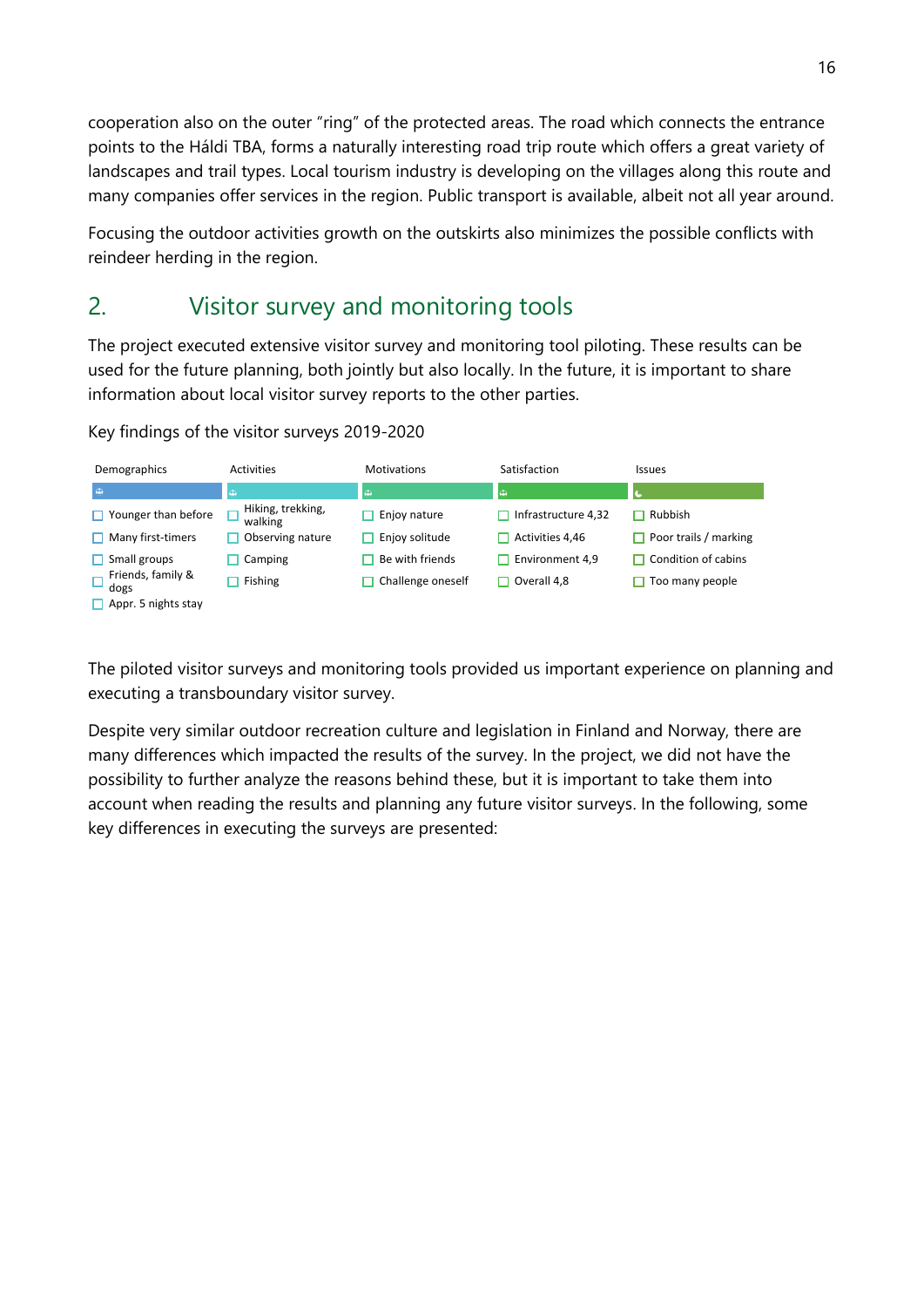| <b>Finland</b>                                             | <b>Norway</b>                                                             |
|------------------------------------------------------------|---------------------------------------------------------------------------|
| Enjoyed answering surveys out in the nature / during tours | Were not keen to answer out in the nature / during tours                  |
| Actively took part in the PPGIS (survey link shared in     | Only few took part in the PPGIS (survey link shared in                    |
| Facebook groups)                                           | Facebook groups)                                                          |
| There are several groups on Facebook focused on outdoor    | The Facebook groups related with outdoor activities are                   |
| recreation in Kilpijärvi and Käsivarsi Wilderness area     | not focused on Reisa NP or Kåfjord. Majority focus either                 |
| -> the special nature of the area for Finns                | Troms county or Nord-Troms region.                                        |
| Guiding companies allowed, after some persuation, to       | Guiding companies refused the surveyee to interview                       |
| interview customers                                        | customers                                                                 |
| Outdoor focus on "doing" which guides survey formats       | Outdoor focus on "being" which maybe clashed a little<br>with the surveys |

Key lessons for planning future visitor surveys and monitoring

Simultaneous, even if independent, surveys in all protected areas provide a wider understanding of non-resident visitors than individual surveys. Local surveys can be better targetted when focusing on local resindents as users of the protected areas.

Planning jointly executed surveys requires good knowledge of all areas, especially of local outdoor and recreational culture, but also about local management practises and typical visitor behaviour

New digital tools for visitor surveys (for example, PPGIS) can be very efficient way of aquiering information. They are especially good when reaching for information about different user groups (locals, ciclists, fishers etc) as the survey can be shared for relevant focus groups only. However, it is important to take into account the target groups on-line behaviour when planning these surveys.

Social media (Facebook, Youtube, Instagram, Twitter) follow-up can be cost effective up-to-date visitor *monitoring* tool. The numbers of social media posts grows rapidly, there is constantly more material for analysis.

Social media responds fast on any changes; the outdoors and nature tourism environment is facing a very different reality compered to summer 2019 when the visitor survey was conducted. Social media can provide important information for protected area management in the changed situation.

The border closure due the COVID-19 pandemic in summer 2020 provides a unique "zero-point" of cross border nature tourism, an opportunity which should not be ignored at research.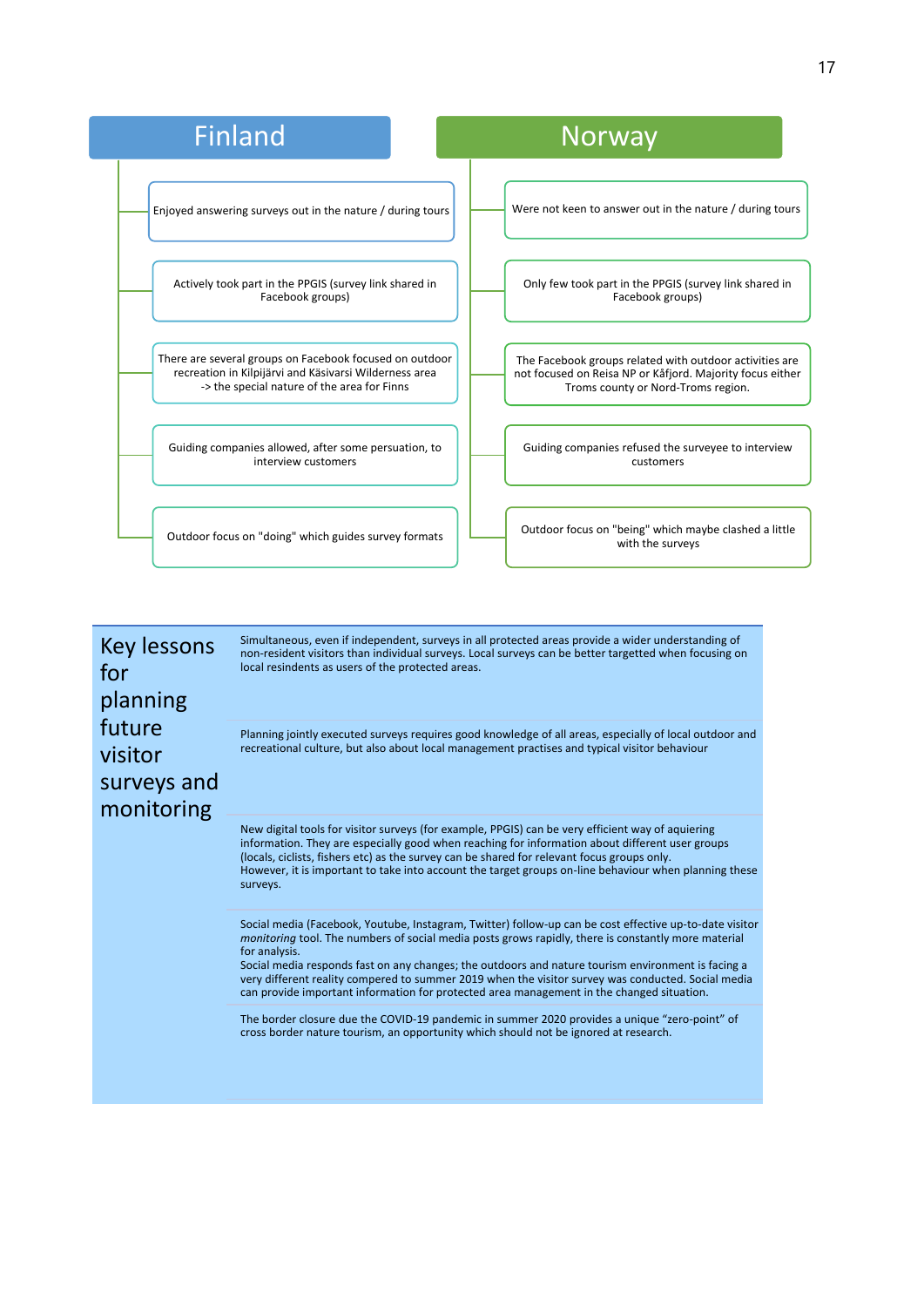## 3. Visitor management cooperation

Possibilities for concrete joint visitor management actions which have been identified during the project are presented here. As part of the cooperation plan, these possibilities will be revised at a later state together with the PA management, steering and advisory boards and those involved in the decision-making or cooperation.

### 3.1 The surrounding circle and entrances

During the project, the circular road network around the Háldi region was identified as the main route of the visitors to use. The same route is also been promoted by the regional tourism operators, and there are some projects in planning for its further commercial development and marketing.

The Háldi TBA management is not involved in marketing of tourism activities or destinations but being included in these projects in an advisory role might be a way to cooperate both within the Háldi TBA and the tourism industries towards more sustainable nature tourism.

Focusing the development efforts in the main entrance points of the Háldi TBA: Kilpisjärvi, Kåfjord, OviRaishiin and Kautokeino, with connections to regional centers of Alta and Hetta. This strategy is also parallel with the needs of reindeer herding within the protected areas, where potential conflict sites like migration routes and breeding areas.

In practice, the work done at the protected area visitor management can include actions such as information production, entrance point information and infrastructure and industry cooperation in forms of education, information and by offering a regular meeting platform for the interest groups.

### 3.2 The line which connects - North Calotte Trail

Inside the protected areas, North Calotte Trail is the only trail that is both marked and traversers the state border within the Háldi TBA. There are open and reservable cabins along the trail and especially the Finnish Kilpisjärvi – Háldi section is popular all year around. An increase of interest towards ultralong hiking trails has been noticed, and in the future, we might see even more hikers completing the entire 800 km trail ending to Kautokeino.

Infrastructure along the trail is a the very least outdated in both countries, but the possibilities for any major improvements are limited mainly due to lack of resources and vulnerability of nature. Finding solutions to improve the infrastructure together might be fruitful and attract more visitors to stay along the trail instead of finding less crowded alternatives. Increasing volume of hikers may cause conflicts with reindeer herding in the core areas during critical seasons of migration and breeding. In addition to improving infrastructure, management of visitors by information to avoid conflicts is needed.

### 3.3 Survey, monitoring and sharing information

Collecting information about visitor behavior, numbers and future trends together is a fundamental part of joint visitor management plans. In many ways the area shares the same visitors, who in many cases visit the protected area from several entrance points during their holiday.